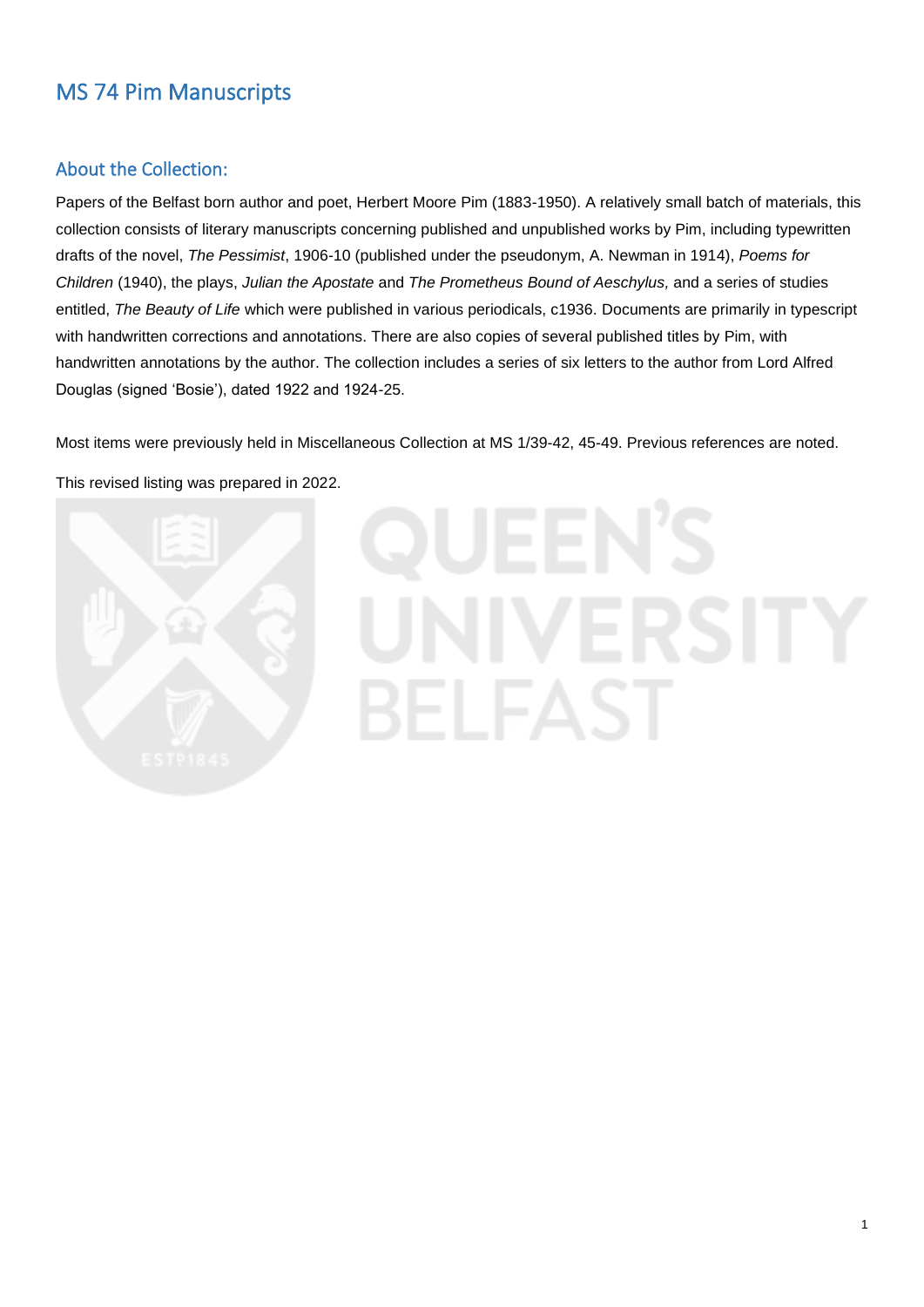| <b>MS74</b>     | <b>Outline</b>                           |      |
|-----------------|------------------------------------------|------|
| <b>MS 74/1</b>  | Correspondence                           | p. 3 |
| <b>MS 74/2</b>  | The Pessimist                            | p. 4 |
| <b>MS 74/3</b>  | Plays                                    |      |
| <b>MS 74/4</b>  | The Beauty of Life                       | p. 5 |
| <b>MS 74/5</b>  | Marriage According to the Flesh          | p. 5 |
| <b>MS 74/6</b>  | Poems for Children                       | p. 6 |
| <b>MS 74/7</b>  | Monsieur Among the Mushrooms             | p. 6 |
| <b>MS 74/8</b>  | Sonnets                                  | p. 6 |
| <b>MS 74/9</b>  | <b>ESTP1845</b><br>Pim's Apology         | p. 6 |
| <b>MS 74/10</b> | Other Publications Donated by the Author | p. 7 |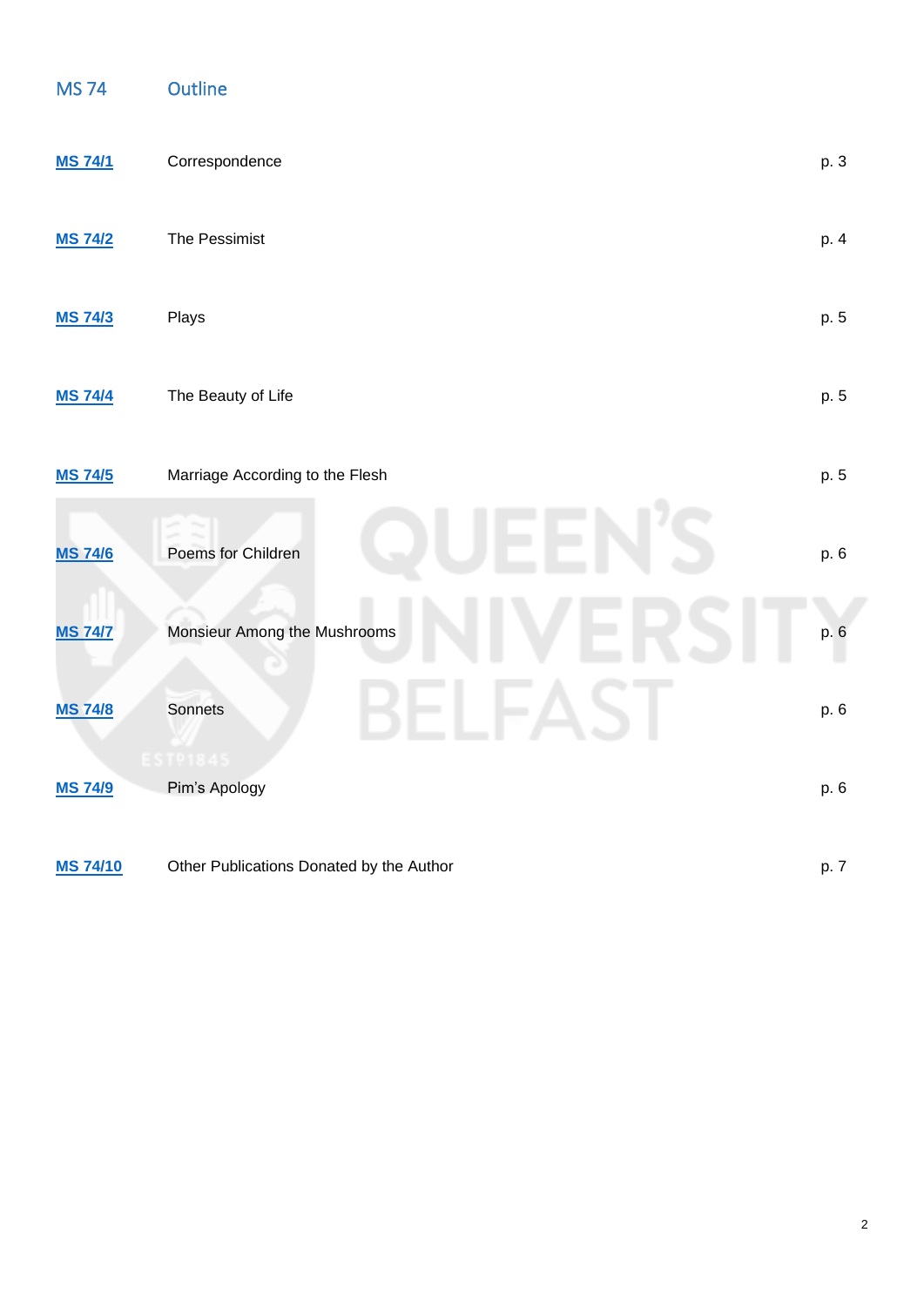# <span id="page-2-0"></span>MS 74/1 Correspondence

Correspondence presented by Herbert Moore Pim, 1936-37. 29ff., in a quarto portfolio.

| 1.      | 09/01/1922        | Telegram from Alfred Douglas to Pim, signed "Bosie".                                       |
|---------|-------------------|--------------------------------------------------------------------------------------------|
| 2.      | 08/02/1922        | Typed copy of letter from Alfred Douglas to the editor of The Morning Post.                |
| $3-8.$  | 08/05/1924        | Autograph letter from Alfred Douglas to Pim, signed "Bosie".                               |
| $9-10.$ | 15/10/1924        | Autograph letter from Alfred Douglas to Pim, signed "Bosie".                               |
|         | 11-12. 17/101924  | Autograph letter from Alfred Douglas to Pim, signed "Bosie".                               |
| 13.     | 05/12/1924        | Autograph letter from Alfred Douglas to Pim, signed "Bosie".                               |
| 14.     | 05/01/[1925]      | Autograph letter from Alfred Douglas to Pim, signed "Bosie". This letter is misdated 1924. |
| 15.     | 05/01/1925        | Autograph letter from Alfred Douglas to Pim, signed "Bosie".                               |
|         | 16-17. 27/10/1936 | Autograph letter from Pim to Professor of English Literature, QUB, (F. W. Baxter)          |
|         | 18-19. 08/11/1936 | Autograph letter from Pim to K. Povey (Librarian, QUB).                                    |
|         | 20-21. 04/12/1936 | Autograph letter from Pim to K. Povey (Librarian, QUB).                                    |
|         | 22-26. 04/12/1936 | Autograph poem, "To a lady of an early Egyptian dynasty," with various notes.              |
|         | 27-28. 12/07/1937 | Autograph letter from Pim to K. Povey (Librarian, QUB)                                     |
| 29.     | [1936?]           | Photograph of Pim and his daughter                                                         |

Items originally held in Miscellaneous Collection at MS 1/39.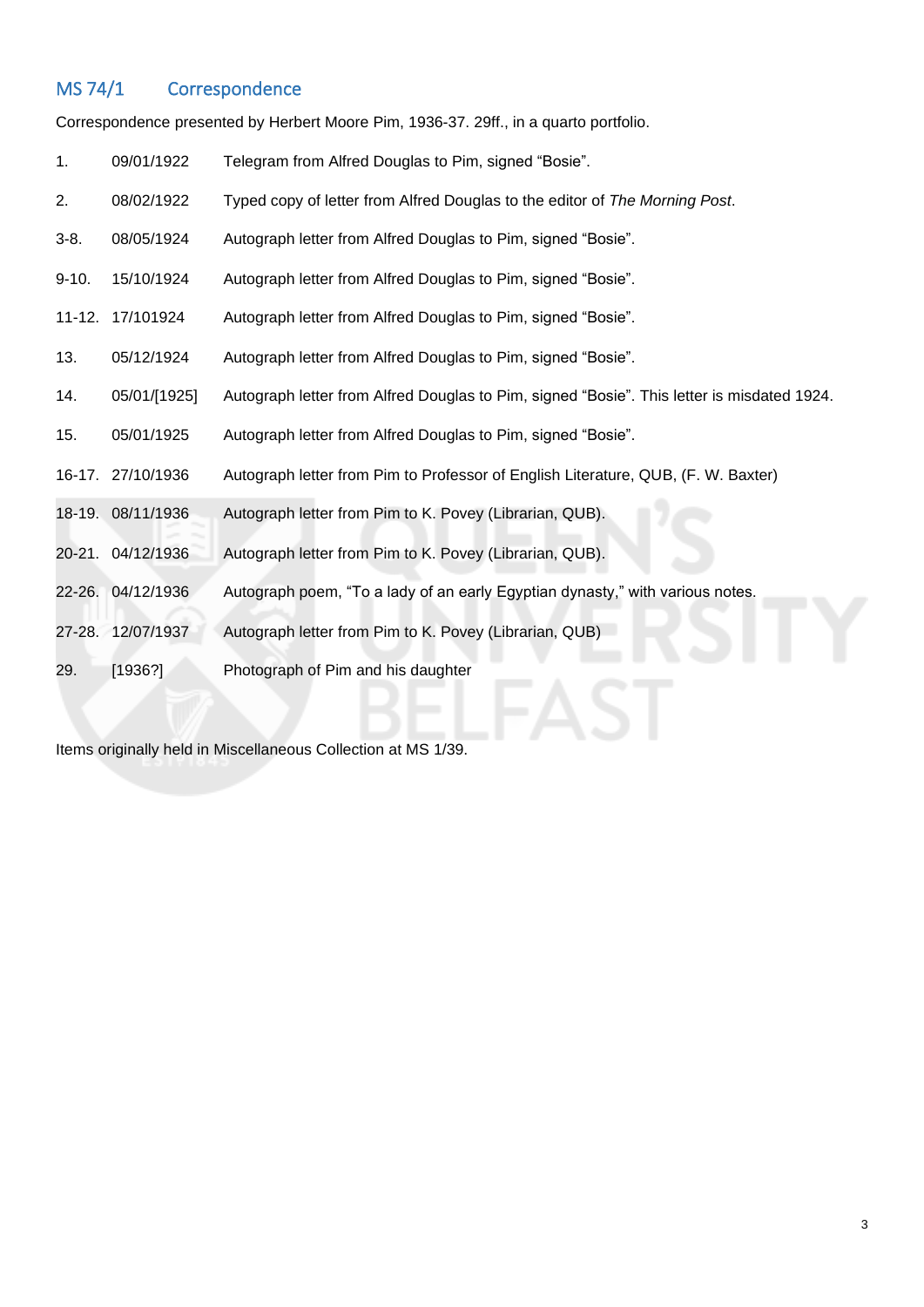# <span id="page-3-0"></span>MS 74/2 The Pessimist

#### **MS 74/2/1**

Volume containing typewritten drafts of his 1914 novel *The Pessimist*, with numerous alterations and additions in manuscript. 1906-1910. 434 leaves. 330 x 205mm.

Presented by the author, 1936.

The contents as described by the author on folio 1, are as follows:

"(1) Original MS. of "The Pessimist".

(2) What remained, after much burning, of intermediate MSS.

- (3) Final MS. from which the book was published.
- (4) Index.
- (5) Specimen of handwritten MS.
- (6) Letter about the book, written by the author to his cousin (Marion McIntosh)."

Item originally held in Miscellaneous Collection at MS 1/40.

#### **MS 74/2/2**

*The pessimist* / a confession by A.Newman. London: Nutt, 1914 Presented by the author. Top half of title page is cut out. Some annotations.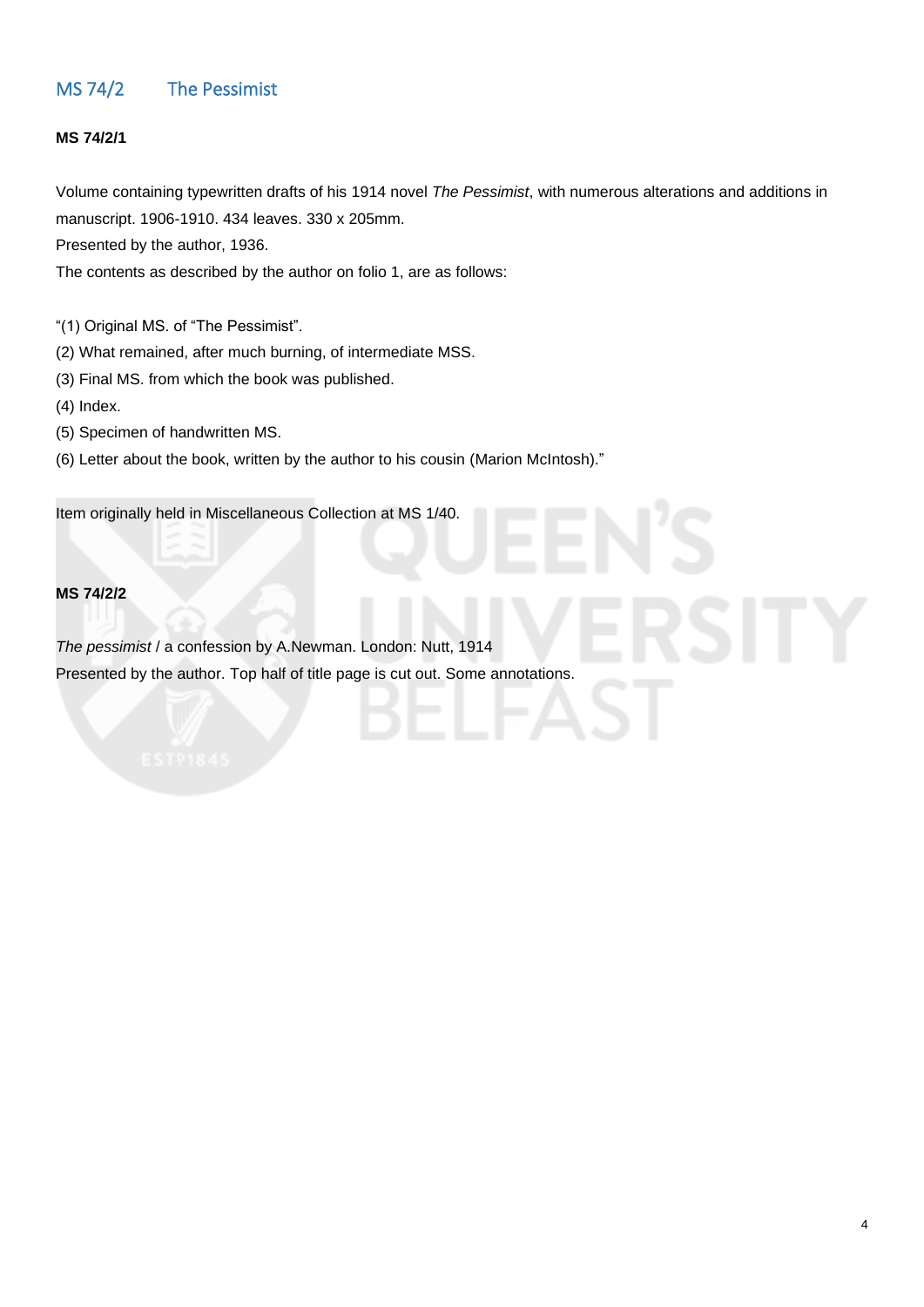# <span id="page-4-0"></span>MS 74/3 Plays

Hardback volume containing typescript of two plays. 87 leaves. 251 x 198mm.

Presented by the author, 1936.

Contents:

1. Autograph dedication

2. Autograph quotation

3-21. *Julian the Apostate. A Greek tragedy* by Herbert Moore Pim'. Published in *Poetry of Today*, no. 45, 1937.

22-23. Blank.

24-85. *The Prometheus Bound of Aeschylus. A literal rending in blank verse by Herbert Moore Pim*. With a few corrections in MS.

86, 87. Blank.

Originally held in Miscellaneous Collection at MS 1/41

# <span id="page-4-1"></span>MS 74/4 The Beauty of Life

Hardback volume containing a collection of 24 studies published in various periodicals. Typescript, with some corrections and notes in manuscript. 1936? Folios i-iv, 1-16, 16a, 17-119, 121-172. 262 x 195mm.

Presented by the author, 1937.

Originally held in Miscellaneous Collection at MS 1/42

## <span id="page-4-2"></span>MS 74/5 Marriage according to the flesh

Hardback volume. Cover title: *Marriage according to the flesh. Being a literal translation with an introduction of Le marriage charnel of Nicolas Segur*. [1929]. Pim, Herbert Moore, trans.

Typescript, with some corrections and notes in manuscript. 108 leaves. 270 x 198cm.

Presented by the author, 1938.

Originally held in Miscellaneous Collection at MS 1/45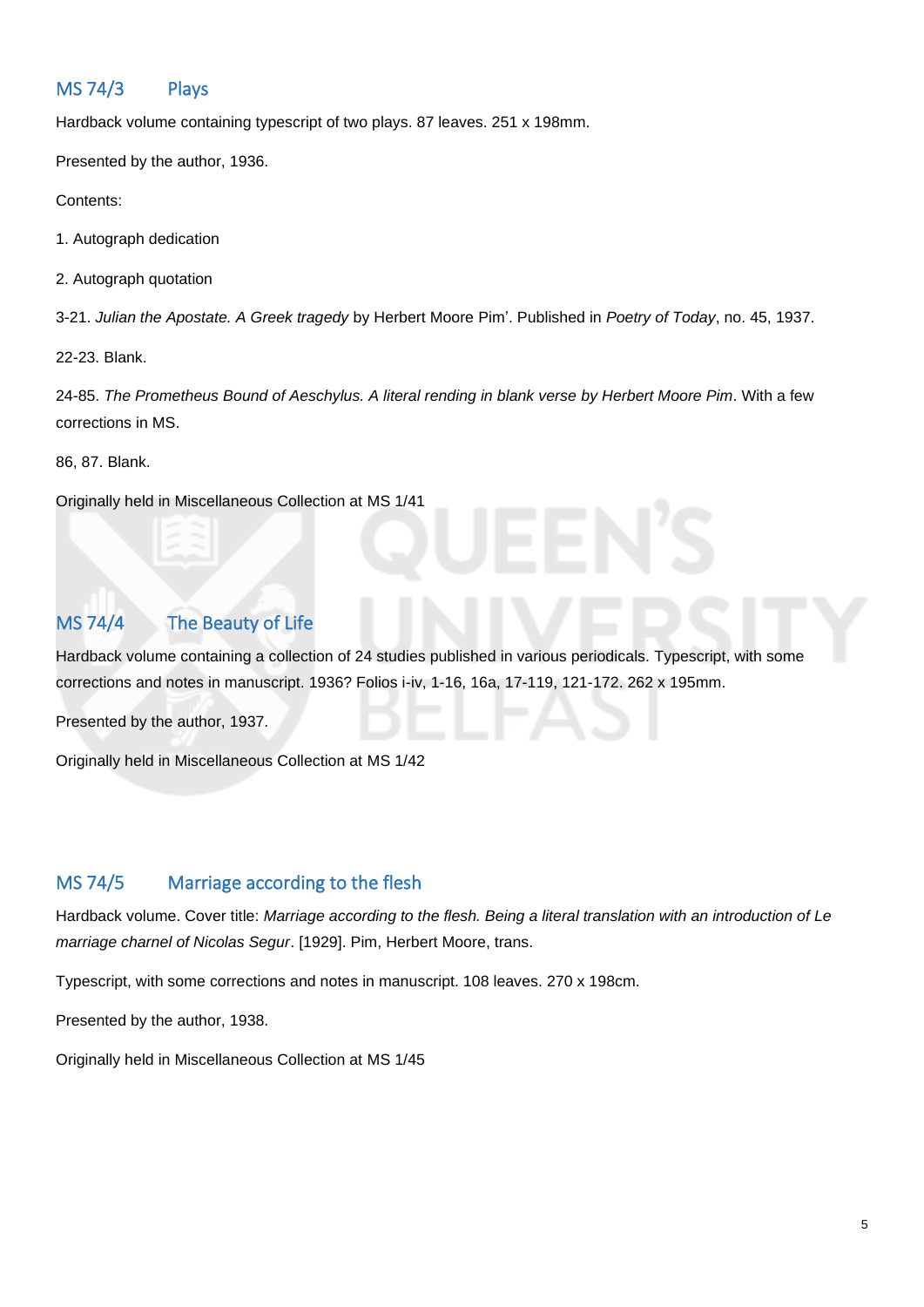# <span id="page-5-0"></span>MS 74/6 Poems for Children

*Poems for children*. With drawings by Helen Corfield and Moore Pim. 1940. Typescript. 47 leaves. 27cm. Drawings not included.

Presented by the author, 1937.

Originally held in Miscellaneous Collection at MS 1/46

## <span id="page-5-1"></span>MS 74/7 Monsieur Among the Mushrooms

*Monsieur among the mushrooms; a "modern" philosopher at large*. By A. Newman. [Dublin, 1915].

Hardback volume. Pp. 586-605. 22 plates. 24cm. Reprinted from Irish Ecclesiastical Record, 5th series, vol. 5, with plates inserted.

Originally held in Miscellaneous Collection at MS 1/47

# <span id="page-5-2"></span>MS 74/8 Sonnets

Hardback volume. Sonnets by Herbert Moore Pim. Hove, 1946. Typescript. 83p. 27cm.

Originally held in Miscellaneous Collection at MS 1/48

# <span id="page-5-3"></span>MS 74/9 Pim's Apology

Hardback volume. Hove, [1937]. Typescript. 221p. 27cm.

Originally held in Miscellaneous Collection at MS 1/49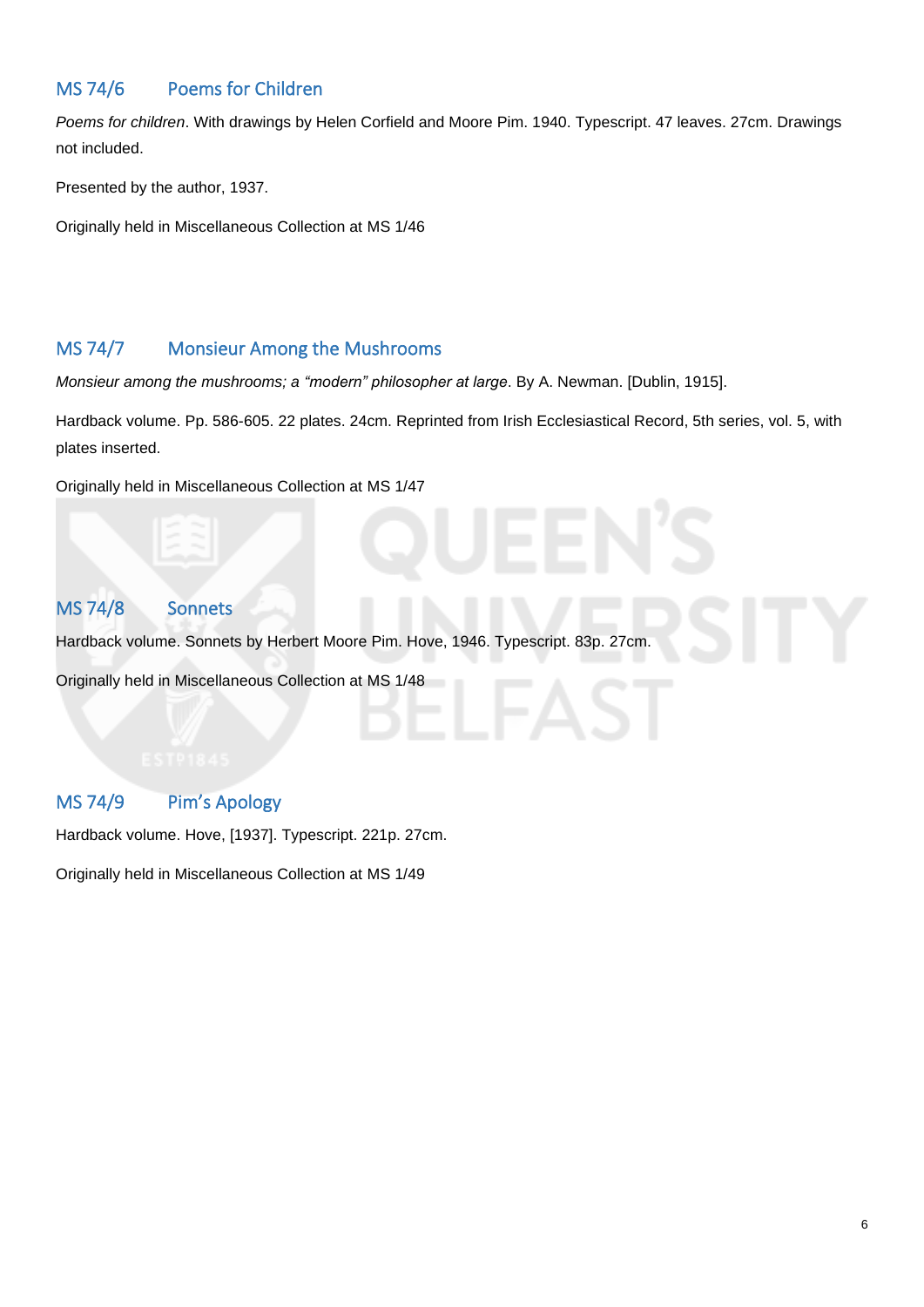# <span id="page-6-0"></span>MS 74/10 Other publications donated by the author

#### **MS 74/10/1**

*Unknown Immortals in the Northern City of Success*. Dublin; London: Talbot Press: Unwin, 1917. Presented by the author, 1936.

#### **MS 74/10/2**

*A short history of Celtic philosophy*. W. Tempest, Dundalgan Press Dundalk (,) T.N. Foulis Edinburgh and London, 1920. Annotations. Presented by the author, 1936.

#### **MS 74/10/3**

*Sinn Fein*. Belfast: Carswell & Son, Ltd, 1920. Presented by the author, 1936.

#### **MS 74/10/4**

*Songs from an Ulster valley*. London: Grant Richards Ltd., 1920. Annotations. Presented by the author, 1936.

#### **MS 74/10/5**

*New poems and a preface* London: Burns Oates and Washbourne Ltd. Publishers to the Holy See, (1927). Annotations. Three black and white photographs in envelope at back. Presented by the author, 1936.

#### **MS 74/10/6**

*A letter to Coulson Kernahan*... Brighton: Beale, 1937. Pamphlet, 14p.

#### **MS 74/10/7**

*Anno domini 2239*. Galashiels: McQueen, (1939). Pamphlet, 4p.

#### **MS 74/10/8**

*To Englishmen: a pungent poem by an admiring critic*. Galashiels: McQueen, (1939). Pamphlet, 12p.